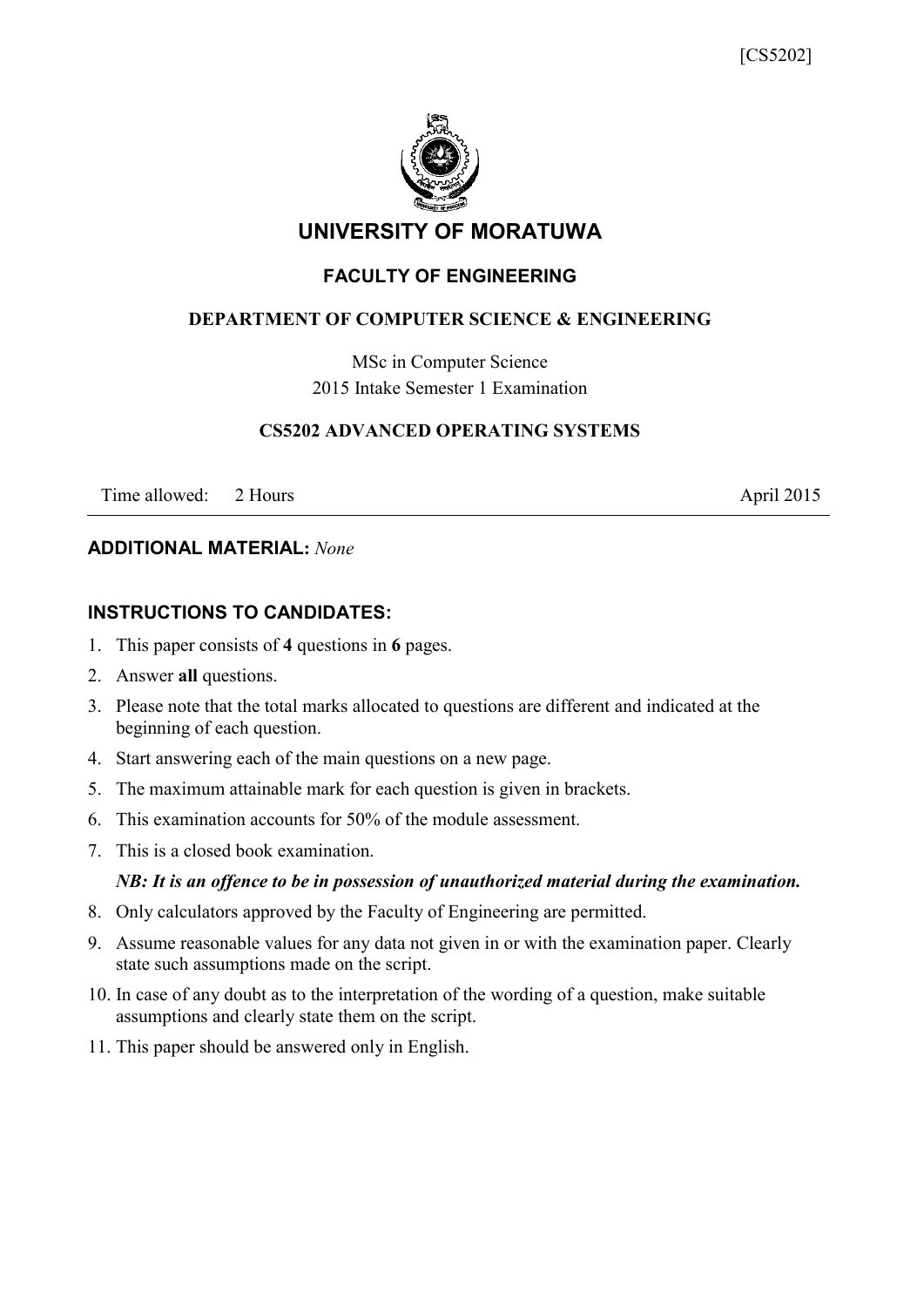# **Question 1 (25 marks)**

| A                                                                                                                                                       | and the answer number in your answer book.                                                                                                                                                                                                                                                                  | Select the most appropriate answer, and write the corresponding sub question number<br>$[10 \times 1]$ |  |
|---------------------------------------------------------------------------------------------------------------------------------------------------------|-------------------------------------------------------------------------------------------------------------------------------------------------------------------------------------------------------------------------------------------------------------------------------------------------------------|--------------------------------------------------------------------------------------------------------|--|
| (i)                                                                                                                                                     | Instruction processing consists of 3 steps:                                                                                                                                                                                                                                                                 |                                                                                                        |  |
|                                                                                                                                                         | A) fetch, decode, and execute                                                                                                                                                                                                                                                                               | B) fetch, execute, and halt                                                                            |  |
|                                                                                                                                                         | C) instruction, decode, and execute                                                                                                                                                                                                                                                                         | D) instruction, execute, and halt                                                                      |  |
| (ii)                                                                                                                                                    | The component of the operating system that selects one of the ready processes to run is<br>called the                                                                                                                                                                                                       |                                                                                                        |  |
|                                                                                                                                                         | A) dispatcher                                                                                                                                                                                                                                                                                               | B) long-term scheduler                                                                                 |  |
|                                                                                                                                                         | C) monitor                                                                                                                                                                                                                                                                                                  | D) short-term scheduler                                                                                |  |
| (iii)                                                                                                                                                   | There are 3 processes $P$ , $Q$ , and $R$ with execution times of 10 ms, 8 ms, and 4 ms,<br>respectively. All the processes arrive at the same time in the order of $P$ , $Q$ , and $R$ .<br>What is the waiting time for process $Q$ , if the scheduling algorithm is shortest job first?<br>A)0<br>$B)$ 4 |                                                                                                        |  |
|                                                                                                                                                         | $C$ ) $8$                                                                                                                                                                                                                                                                                                   | $D)$ 10                                                                                                |  |
| (iv)<br>For the same set of processes in question (iii), what is the average turnaround time, if the<br>scheduling algorithm is first come first serve? |                                                                                                                                                                                                                                                                                                             |                                                                                                        |  |
|                                                                                                                                                         | $A)$ 4                                                                                                                                                                                                                                                                                                      | B) 38/3                                                                                                |  |
|                                                                                                                                                         | C) 50/3                                                                                                                                                                                                                                                                                                     | D) 22                                                                                                  |  |
| (v)                                                                                                                                                     | Which of the following statements are TRUE about Multithreading Models?                                                                                                                                                                                                                                     |                                                                                                        |  |
|                                                                                                                                                         | $(p)$ One-to-One model can benefit from hardware-level parallelism<br>$(q)$ Many-to-Many model allows the OS to create any no of kernel threads<br>(r) Two-level model allows a user thread to be bound to a kernel thread                                                                                  |                                                                                                        |  |
|                                                                                                                                                         | A) $(p)$ and $(q)$ only                                                                                                                                                                                                                                                                                     | B) $(p)$ and $(r)$ only                                                                                |  |
|                                                                                                                                                         | C) $(q)$ and $(r)$ only                                                                                                                                                                                                                                                                                     | D) All three                                                                                           |  |
| $(v_i)$                                                                                                                                                 | Which of the following statements are TRUE about Semaphores?                                                                                                                                                                                                                                                |                                                                                                        |  |
|                                                                                                                                                         | $(p)$ Enable process synchronization                                                                                                                                                                                                                                                                        |                                                                                                        |  |
|                                                                                                                                                         | $(q)$ Usually value of a semaphore cannot be read, even if you read it is not<br>useful                                                                                                                                                                                                                     |                                                                                                        |  |
|                                                                                                                                                         |                                                                                                                                                                                                                                                                                                             | $(r)$ Combination of multiple semaphores will never lead to a deadlock                                 |  |
|                                                                                                                                                         | A) $(p)$ and $(q)$ only                                                                                                                                                                                                                                                                                     | B) $(p)$ and $(r)$ only                                                                                |  |
|                                                                                                                                                         | C) $(q)$ and $(r)$ only                                                                                                                                                                                                                                                                                     | D) All three                                                                                           |  |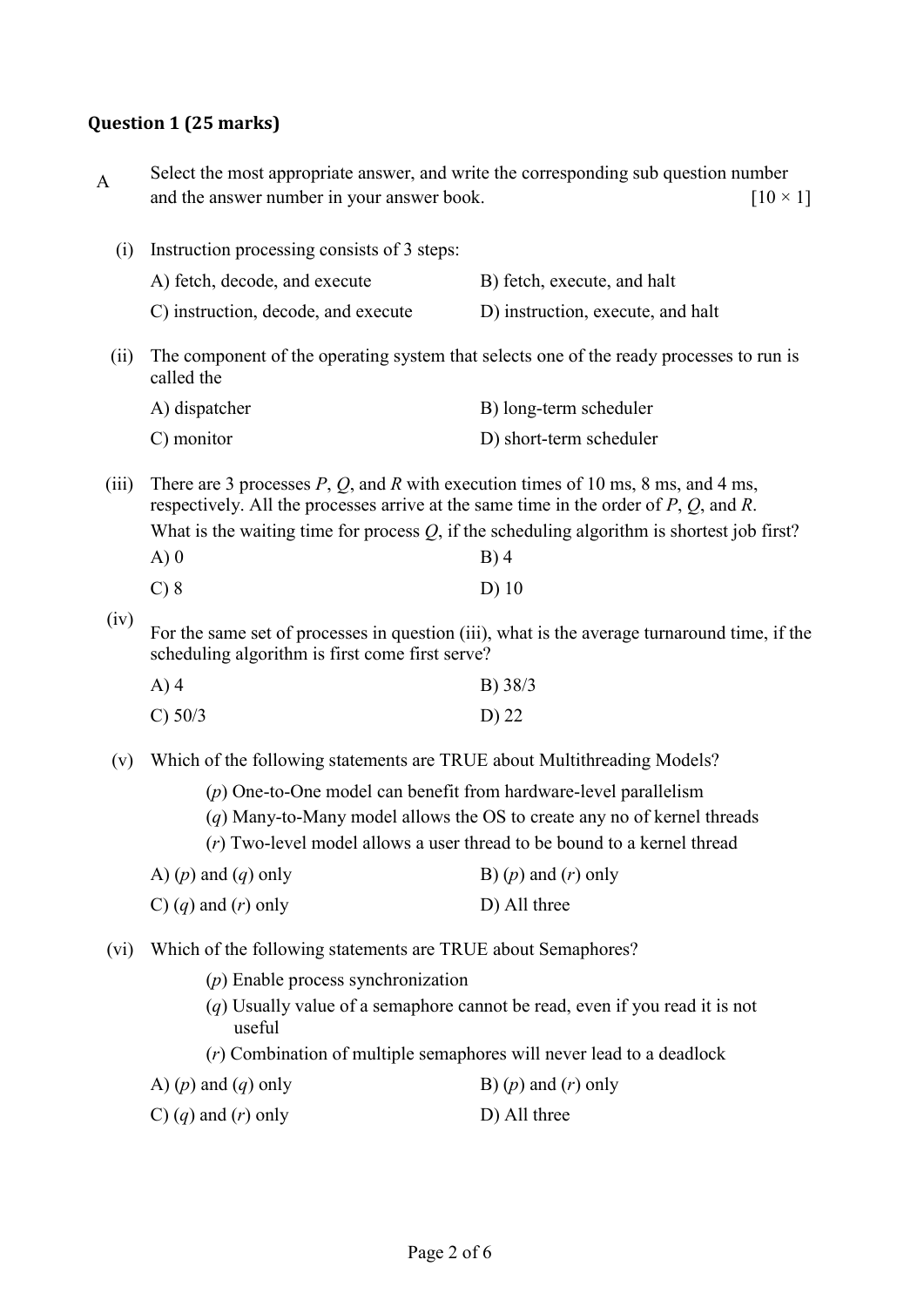(vii) One technique for overcoming external fragmentation of memory is \_\_\_\_\_\_\_\_\_\_

| A) compaction                | B) loading    |
|------------------------------|---------------|
| $\mathcal{C}$ ) partitioning | D) relocation |

(viii) The structure indexes page table entries by frame number rather than by virtual page number.

| A) hash table | B) inverted page table |
|---------------|------------------------|
| C) page table | D) segment table       |

(ix) A \_\_\_\_\_\_\_\_\_ chooses only among the resident pages of the process that generated the page fault in selecting a page to replace.

| A) global replacement policy | B) local replacement policy |
|------------------------------|-----------------------------|
| C) page placement policy     | D) page replacement policy  |

(x) Which of the following statements is True about real time operating systems?

- A) Hard real-time systems may occasionally miss a deadline
- B) In Rate Monotonic Scheduling longer duration jobs have higher priority
- C) In Earliest Deadline First Scheduling highest priority is given to the job with the shortest deadline
- D) Only mission critical systems have real-time processing requirements
- B State whether the following statements are TRUE or FALSE. Give one sentence justification for your answer.  $[5 \times 2]$ 
	- (i) Multithreading is useful for applications that perform a number of essentially independent tasks that need not be serialized.
	- (ii) Scheduler activations provide upcalls to communicate from kernel to the thread library allowing the creation of appropriate number of kernel-level threads.
- (iii) A physical address is the location of a word relative to the beginning of the program and the processor translates that into a logical address.
- (iv) A good scheduling algorithm should reduce the throughput while maximizing the latency.
- (v) In general, real-time operating systems must provide preemptive kernels.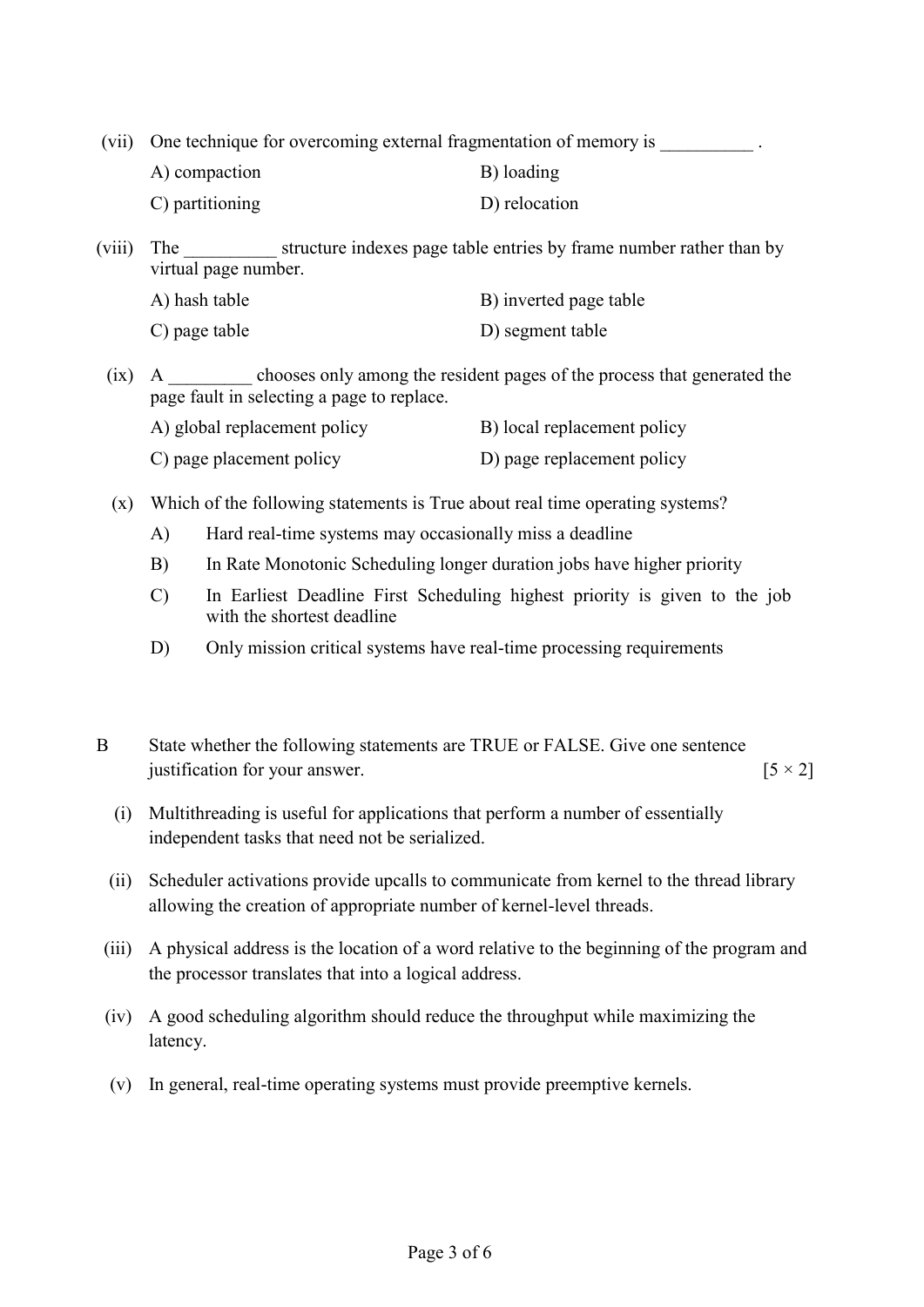- C Write the most appropriate short answer (word/phrase) for following questions.  $[5 \times 1]$ 
	- (i) \_\_\_\_\_\_\_\_\_\_\_\_\_\_\_\_\_ is a large kernel, including scheduling file system, networking, device drivers, memory management and more.
	- (ii) \_\_\_\_\_\_\_\_\_\_ refers to the ability of multiple process (or threads) to share code, resources or data in such a way that only one process has access to shared object at a time.
	- (iii) \_\_\_\_\_\_\_\_\_\_\_ brings a page into physical memory only when it is essential.
	- (iv) Copy-on-Write (COW) allows both parent and child processes to initially share the \_\_\_\_\_\_ pages in memory.
	- (v) \_\_\_\_\_\_\_\_\_ fragmentation is caused when a file block is not fully utilized.

#### **Question 2 (25 marks)**

| (i)   | Discuss whether a micro or monolithic kernel based design is more suitable for the<br>following requirements. Justify your selection.                                                                    |       |
|-------|----------------------------------------------------------------------------------------------------------------------------------------------------------------------------------------------------------|-------|
|       | a) A dedicated server designed to run only a specific type of application which<br>requires high throughput.                                                                                             | $[3]$ |
|       | b) An open source mobile operating system to run on many different<br>smartphones by multiple manufacturers.                                                                                             | $[3]$ |
|       | c) A real time operating system.                                                                                                                                                                         | $[3]$ |
| (ii)  | Following 2 options are suggested for a 64-bit memory system. Discuss the advantages<br>and disadvantages of each of the following design choices.                                                       |       |
|       | a) A logical address with a 32-bit page offset and a 2-level page table.                                                                                                                                 | [4]   |
|       | b) A logical address with a 20-bit page offset and an inverted page table.                                                                                                                               | [4]   |
| (iii) | Briefly discuss 3 advantages of virtual memory.                                                                                                                                                          | $[3]$ |
| (iv)  | Solaris uses <i>adaptive mutexes</i> for efficiency when protecting data from short code<br>segments. An adaptive mutex tries a spin lock a few times, if it fails the<br>process/thread goes and sleep. |       |
|       | Do you agree or disagree that adaptive mutex has better efficiency than using only a                                                                                                                     |       |
|       | spin lock or a mutex? Discuss.                                                                                                                                                                           | $[5]$ |
|       |                                                                                                                                                                                                          |       |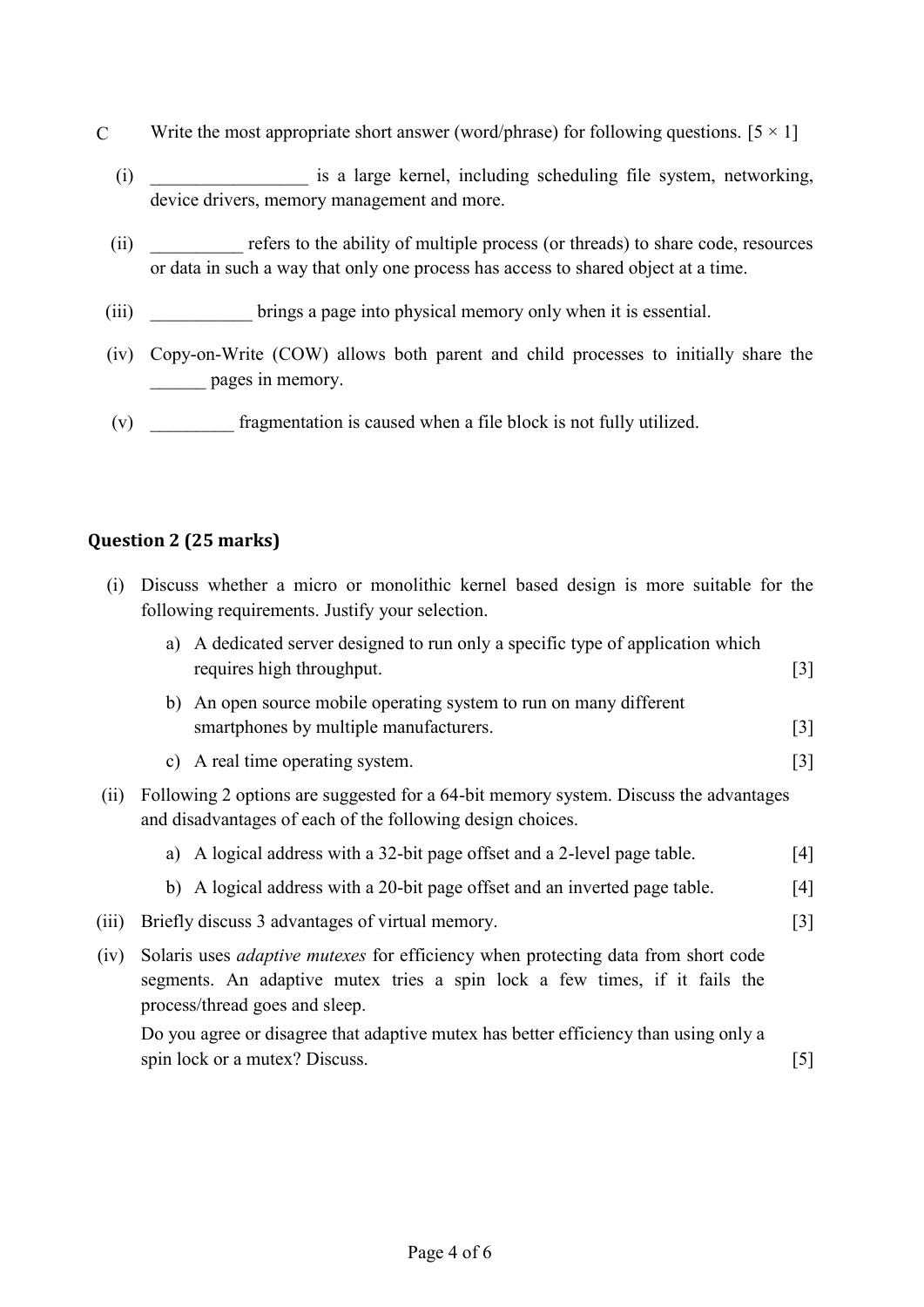## **Question 3 (25 marks)**

One of your clients recently a deployed a new Customer Relationship Management (CRM) system. While the CRM provides the necessary business functions, client is experiencing significant performance issues during certain times of the day. According to the client following are the symptoms observed:

"Our server has 4 Intel Xeon cores running at 3.2 GHz. Server has 16 GB of RAM and 4 TB of disk space. CRM database is also on the same node. Server runs Ubuntu 12.04. Web and database servers are Apache and MySQL, respectively.

Sometimes it takes several seconds to search for the contact details of a client. It takes tens of seconds for activities like generation of invoices, sales and stock updates, and customer and supplier matching. We have realized the CPU utilization of the server is mostly below 40%. It occasionally jumps to 100% when we run batch updates. However, those updates are shot lived and carried out mostly after typical office hours. Average number of processes or threads in the ready queue is 0.82 per CPU core. However, average number of process or threads in the waiting queue is 13.3 per CPU core. Average memory utilization is 48% while peak memory utilization is 100%. Memory peaks tends to occur at random times of the day; however, they do not last more than 1.6 seconds in average. Disk utilization is 25%. However, we see peak read and write IOPS (I/O Operations per Second) as high as 1,243,400 and 456,700, respectively. Most of the disk reads and writes are short lived. However, long reads and writes that last tens of seconds are not uncommon. We have also observed that several locks on certain database entries last few seconds."

They want your feedback to diagnose the issue(s) of the CRM system and want your input on how to resolve the issue(s). Answer following questions based on this scenario.

| (i)     | Is the workload CPU bound or I/O bound? Justify.                                                                                                                                                                                                | [4]   |
|---------|-------------------------------------------------------------------------------------------------------------------------------------------------------------------------------------------------------------------------------------------------|-------|
| (ii)    | To improve performance of the CRM, should we give high priority to CPU bound<br>processes/treads or I/O bound processes/threads? Justify.                                                                                                       | $[3]$ |
| (iii)   | Using the given case as an example, briefly describe what causes a process to move<br>from waiting queue to ready queue.                                                                                                                        | $[3]$ |
| (iv)    | Using the given case as an example, discuss how the following pairs of scheduling<br>criteria/objectives conflict in certain settings.                                                                                                          |       |
|         | a) CPU utilization and response time                                                                                                                                                                                                            | $[3]$ |
|         | b) I/O device utilization and CPU utilization                                                                                                                                                                                                   | $[3]$ |
| (v)     | One of your colleagues suggests to increase the swap space to improve the<br>performance as the server has enough free disk space. Do you agree or disagree to<br>this suggestion? Briefly explain.                                             | [4]   |
| $(v_i)$ | Another suggestion is to increase the number of CPU cores to 8, RAM to 32 GB,<br>and also have a fast disk system with RAID (Redundant Array of Independent<br>Disks). Will this make the workload change its characteristics from CPU bound to |       |
|         | I/O bound or vice versa? Discuss.                                                                                                                                                                                                               | [5]   |
|         |                                                                                                                                                                                                                                                 |       |